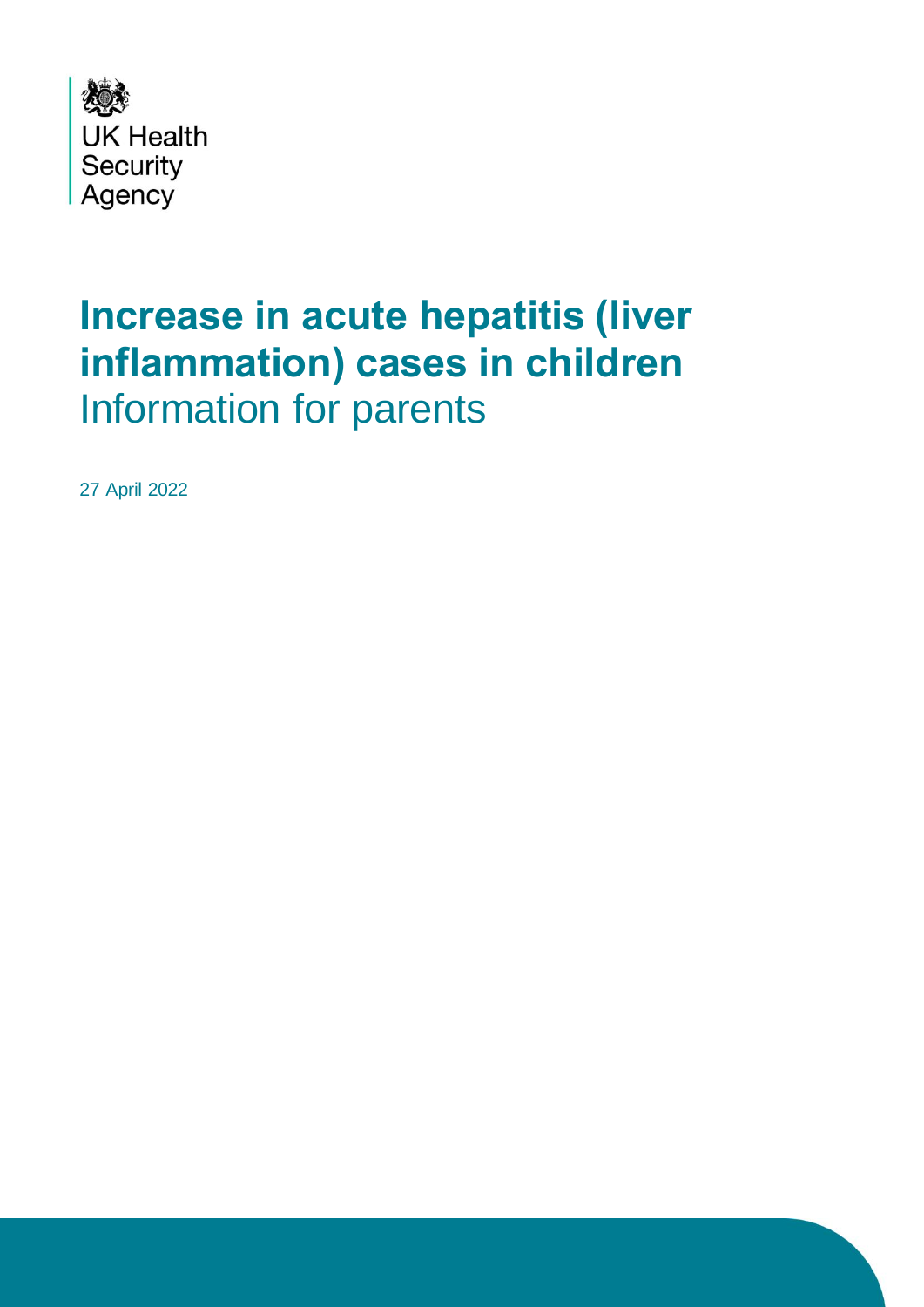# **Overview of the recent increase in hepatitis**

Since January 2022 there has been an increase in the number of children with acute (sudden onset) hepatitis of unknown cause in the UK. Most of these children are aged under 10 years.

Hepatitis is a condition that causes inflammation of the liver and can be caused by infection with a virus. The viruses that normally cause hepatitis (hepatitis viruses A to E) have not been found in the children affected recently. Other possible causes of acute hepatitis, including some medications and toxins, are also being investigated however so far a link has not been found. The UK Health Security Agency is working with the NHS and public health colleagues across the UK to find the cause as soon as possible.

# **What are the symptoms of hepatitis?**

Hepatitis symptoms include:

- yellowing of the white part of the eyes or skin (jaundice) <http://www.nhs.uk/conditions/jaundice/>
- dark urine
- pale, grey-coloured faeces (poo)
- itchy skin
- muscle and joint pain
- a high temperature
- feeling and being sick
- feeling unusually tired all the time
- loss of appetite
- tummy pain

You do not need to contact the NHS unless your child is very unwell (for example, has breathing difficulties or is not eating or drinking) or if they develop jaundice (yellowing of the eyes or skin). If your child is getting rapidly worse or you are worried, trust your instincts and contact your GP or call the NHS on 111.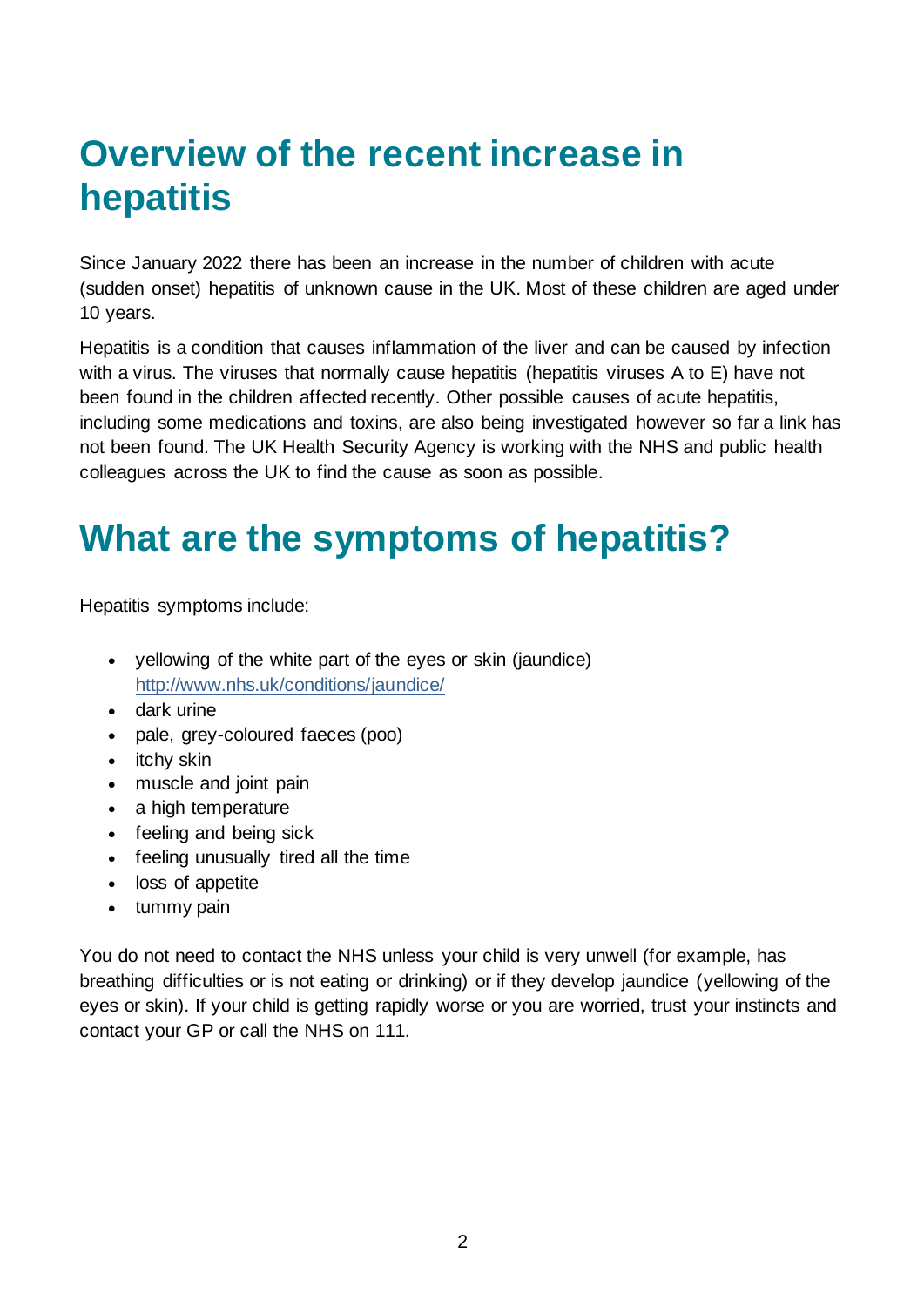# **Which children are at risk of acute hepatitis?**

Almost all of the children with acute hepatitis have been aged under 10 years, with most aged between 3 and 5 years. Most of the children affected were previously healthy, and only a very small number are linked to another case of hepatitis. This means that even if there has been someone with hepatitis among your family or friends, or at your child's nursery or school, your child is still at low risk.

#### **What is causing the increase in acute hepatitis in children?**

The viruses that normally cause hepatitis (hepatitis viruses A- E) have not been found in the children affected by the recent increase in acute hepatitis, therefore public health teams are looking at all other possible causes.

One area being explored is whether the hepatitis cases are linked to an increase in infections caused by adenovirus, a common cause of childhood illness. Over the last two years children have been mixing less because of the COVID-19 pandemic and because of this the number of common infections seen in children was reduced. Now that children are mixing more we are seeing an increase in some infections, including adenovirus.

We are also investigating other possible causes such as another infection (including COVID-19) or something in the environment. Some of the children with acute hepatitis have recently had a COVID-19 infection, but there has been a high number of COVID-19 infections in this age group so this is not unexpected.

There is no link between these hepatitis cases and the COVID-19 vaccine. None of the current cases aged under 10 years old in the UK is known to have been vaccinated.

## **What do I need to do if my child is unwell with symptoms of a viral illness?**

Viral infections, including adenovirus, are common in children and cause a range of mild illnesses including colds, vomiting and diarrhoea. Adenovirus or other infections don't normally cause hepatitis, but it can be a **very rare** complication of some types of viral infection.

If your child develops the common mild symptoms that could be due to a viral infection, such as symptoms of a cold, vomiting or diarrhoea, the chance of them developing hepatitis is **extremely low**. Most children will soon recover following rest and plenty of fluids.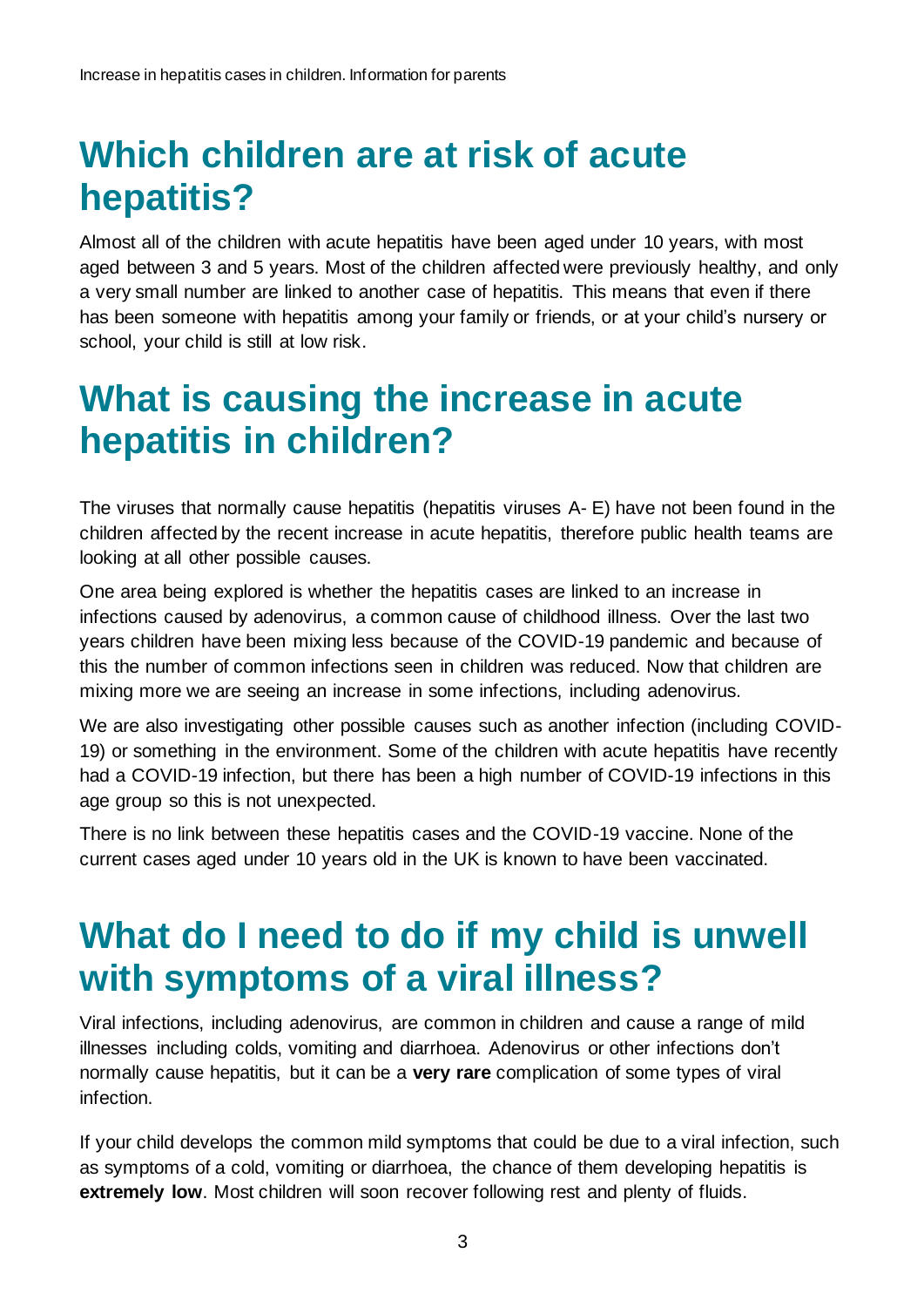You do not need to contact the NHS unless your child is very unwell (for example, has breathing difficulties or is not eating or drinking) or if they develop jaundice (yellowing of the eyes or skin). If your child is getting rapidly worse or you are worried, trust your instincts and contact your GP or call the NHS on 111.

Children who are unwell should be kept at home and not be sent to [school or nursery.](https://www.nhs.uk/live-well/is-my-child-too-ill-for-school/) Children who have experienced symptoms of a gastrointestinal infection including vomiting and diarrhoea should not return to school or nursery until 48 hours after the symptoms have stopped.

# **How do I prevent the spread of common childhood infections?**

Childhood infections are commonly passed from person to person through close contact, coughing and sneezing or by touching contaminated surfaces.

The most effective way to reduce the spread of infections is to practice good hand and respiratory hygiene. Cover your nose and mouth when you cough and sneeze, wash your hands regularly. Supervise thorough handwashing in younger children and make sure they cover their nose and mouth when they cough or sneeze.